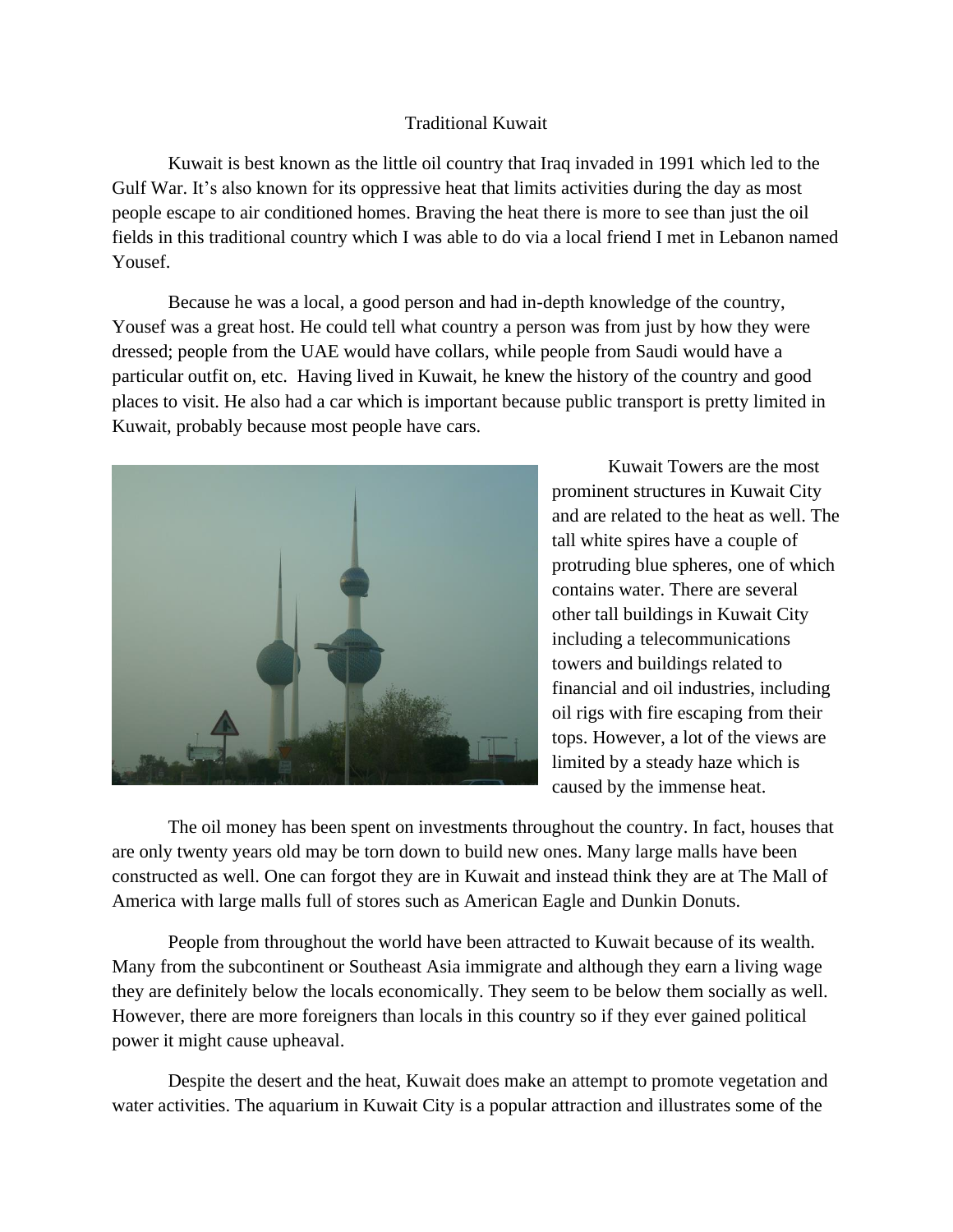land animals but also water animals common in the nearby Persian Gulf. There are many land animals including mice, scorpions, lizards and large yellow snakes. But, in fact, it is an aquarium so it also includes the sea animals such as lion fish and sharks. One area was specifically designed for penguins and included an employee who spoke English describing the life of penguins.

A complex near the center also includes a planetarium with a variety of exhibits and shows but most are in Arabic. Despite this limitation, I got the general idea of the show by looking upward at the presentation. The National Museum describes ancient history and moves to the modern era with multiple exhibits of vases and coins, mostly from a nearby island that was heavily destroyed in the1991 war.

One of the few historical places is the old central market which is covered to keep out the immense heat. The nearby fish market has fresh seafood and is located next to a series of small restaurants. Sitting down to eat in the courtyard, there is an attempt to help cool off customers. One way is overhead water pipes that release mist as well as large fans that blow some of the heat away.

Yousef invited to the men only practice of dawani, which is a combination of smorgasbord and political debate. It's usually in a side room of someone's house. A male servant from the subcontinent started the feast by serving us biscuits. When he returned fifteen minutes later, he brought an onslaught of food, including vegetables, shwarma and other meat. There was really too much food for us so the servants could eat the rest and then anything left beyond that was given to people



that needed food. The rest of the time was spent drinking Coca Cola and talking politics.

The practice of dawani is just one part of the more traditional culture in this part of the world. One such policy is a strict no alcohol policy which is punishable by not just a measly fine but by prison time. Women are allowed to work but men still hold positions of power. Gender relations in the more traditional Muslim countries can be confusing for Westerners not use to it. In the more western countries of Turkey and Lebanon, men and women converse freely. However, in Arabia and Iraq there is a process for men and women who are interested in each other to actually speak with each other. The gatekeeper is generally the oldest male in the